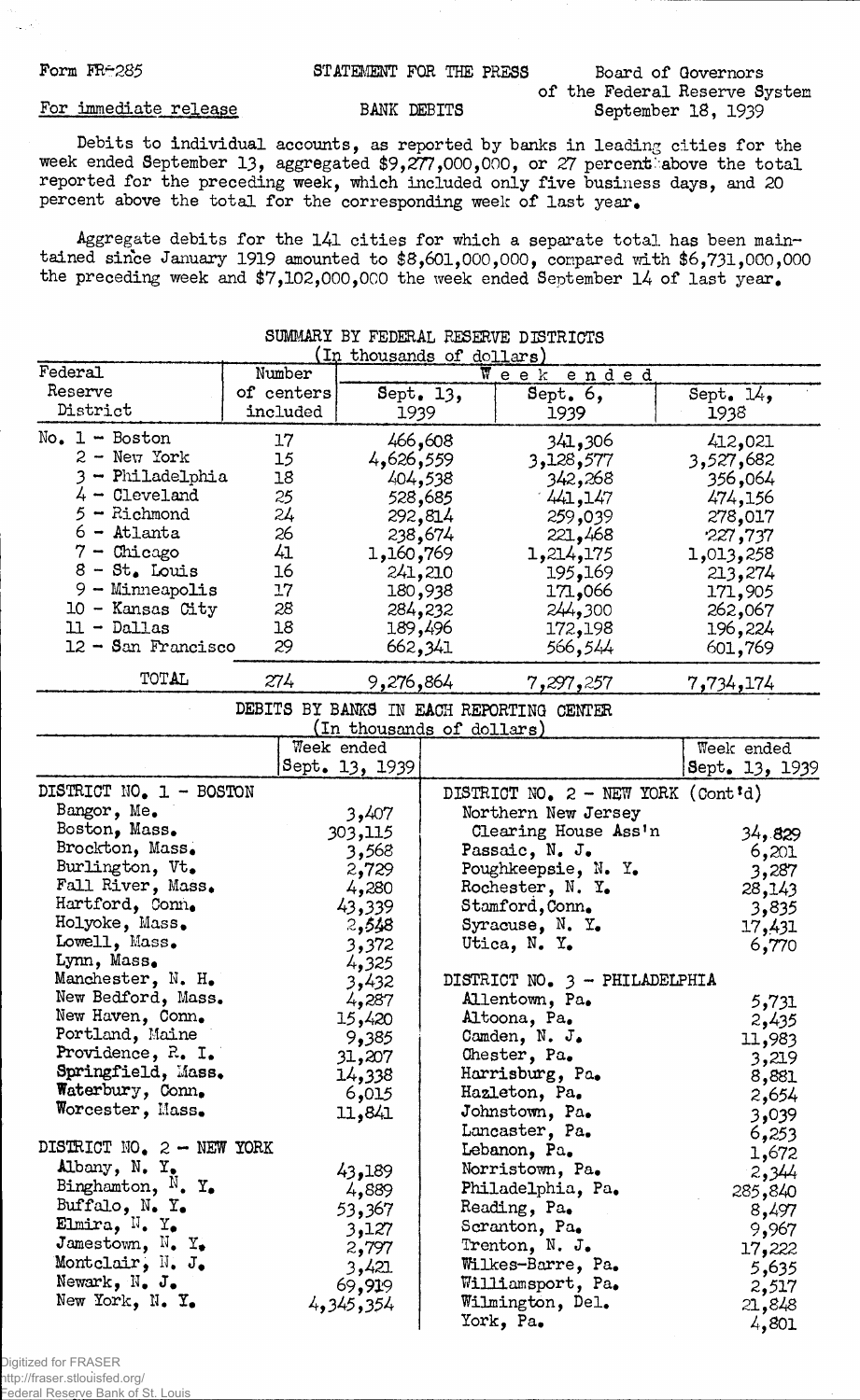Form FR~285~a

 $\mathbb{R}^2$ 

 $\hat{\mathcal{A}}_{\mathbf{r}}$ 

DEBITS BY BANKS IN EACH REPORTING CENTER

|                                           | <u>(In thousands of dollars)</u> |                                            |                |
|-------------------------------------------|----------------------------------|--------------------------------------------|----------------|
|                                           | Week ended                       |                                            | Week ended     |
|                                           | Sept. 13, 1939                   |                                            | Sept. 13, 1939 |
| DISTRICT NO. 4 - CLEVELAND                |                                  | DISTRICT NO. $6 - \text{ATLANTA}$ (Cont'd) |                |
| Akron, Ohio                               | 14,459                           | Elberton, Ga.                              | 263            |
| Butler, Pa.                               | 2,199                            | Hattiesburg, Miss.                         | 1,512          |
| Canton, Ohio                              | 8,512                            | Jackson, Miss.                             | 7,435          |
| Cincinnati, Ohio                          | 75,699                           | Jacksonville, Fla.                         | 15,956         |
| Cleveland, Ohio                           | 127,893                          | Knoxville, Tenn.                           | 7,072          |
| Columbus, Ohio                            | 44,375                           | Macon, Ja.                                 | 4,013          |
| Dayton, Ohio                              | 17,394                           | Meridian, Miss.                            | 2,880          |
| Erie, Pa.                                 | 6,355                            | Miami, Fla.                                | 9,236          |
| Franklin, Pa.                             | 635                              | Mobile, Ala.                               | 8,183          |
| Greensburg, Pa.                           | 1,582                            | Montgomery, Ala.                           | 5,472          |
| Hamilton, Ohio                            | 2,785                            | Nashville, Tenn.                           | 20,686         |
| Homestead, Pa.                            | 786                              | Newnan, Ga.                                | 576            |
| Lexington, Ky.                            | 5,836                            | New Orleans, La.                           | 52,695         |
| Lima, Ohio                                | 3,588                            | Pensacola, Fla.                            | 2,059          |
| Lorain, Ohio                              | 1,132                            | Savannah, Ga.                              | 7,587          |
| Middletown, Ohio                          | 2,376                            | Tampa, Fla.                                | 5,773          |
| Oil City, Pa.                             | 2,289                            | Valdosta, Ga.                              | 1,118          |
| Pittsburgh, Pa.                           | 154,614                          | Vicksburg, Miss.                           | 2,055          |
| Springfield, Ohio                         | 3,828                            |                                            |                |
| Steubenville, Ohio                        | 2,517                            | DISTRICT NO. 7 - CHICAGO                   |                |
| Toledo, Ohio                              | 26,010                           | Adrian, Mich.                              | 816            |
| Warren, Ohio                              | 2,605                            | Aurora, Ill.                               | 2,425          |
| Wheeling, W.Va.                           | 6,168                            | Battle Creek, Mich.                        | 2,881          |
| Youngstown, Ohio                          | 13,070                           | Bay City, Mich.                            | 2,471          |
| Zanesville, Ohio                          | 1,978                            | Bloomington, Ill.                          | 3,009          |
|                                           |                                  | Cedar Rapids, Iowa                         | 6,160          |
| DISTRICT NO. 5 - RICHMOND                 |                                  | Champaign-Urbana, Ill.                     | 3,429          |
| Asheville, N. C.                          | 3,079                            | Chicago, Ill.                              | 703,584        |
| Baltimore, Md.                            | 74,735                           | Clinton, Iowa                              | 1,264          |
| Charleston, S. C.                         | 3,899                            | Danville, Ill.                             | 2,608          |
| Charleston, W. Va.                        | 11,290                           | Davenport, Iowa                            | 5,116          |
| Charlotte, N. C.                          | 15,520                           | Decatur, Ill.                              | 4,141          |
| Columbia, S. C.                           | 5,725                            | Des Moines, Iowa                           | 21,162         |
| Cumberland, Md.                           | 1,709                            | Detroit, Mich.                             | 177,172        |
| Danville, Va.                             | 2,339                            | Dubuque, Iowa                              | 2,070          |
| Durham, N. C.                             | 9,615                            | Elgin, Ill.                                | 1,925          |
| Greensboro, $N_a$ C.<br>Greenville, S. C. | 4,735                            | Flint, Mich.                               | 5,368          |
| Hagerstown, Md.                           | 5,032                            | Fort Wayne, Ind.<br>Gary, Ind.             | 7,206          |
| Huntington, W. Va.                        | 2,022<br>4,043                   | Grand Rapids, Mich.                        | 4,292          |
| Lynchburg, Va.                            | 3,588                            | Green Bay, Wis.                            | 12,842         |
| Newport News, Va.                         | 2,240                            | Hammond, Ind.                              | 3,644<br>1,760 |
| Norfolk, Va.                              | 11,104                           | Indianapolis, Ind.                         | 47,318         |
| Portsmouth, Va.                           | 1,064                            | Jackson, Mich.                             | 2,704          |
| Raleigh, N. C.                            | 9,211                            | Kalamazoo, Mich.                           | 4,827          |
| Richmond, Va.                             | 40,371                           | Lansing, Mich.                             | 4,490          |
| Roanoke, Va.                              | 5,589                            | Manitowoc, Wis.                            | 1,496          |
| Spartanburg, S. C.                        | 2,207                            | Mason City, Iowa                           | 2,339          |
| Washington, D. C.                         | 61,244                           | Milwaukee, Wis.                            | 57,500         |
| Wilmington, N. C.                         | 2,914                            | Moline, Ill.                               | 1,928          |
| Winston-Salem, N. C.                      | 9,539                            | Muscatine, Iowa                            | 946            |
|                                           |                                  | Oshkosh, Wis.                              | 2,041          |
| DISTRICT NO. 6 - ATLANTA                  |                                  | Peoria, Ill.                               | 13,748         |
| Albany, Ga.                               | 1,073                            | Rockford, Ill.                             | 5,511          |
| Atlanta, Ga.                              | 42,991                           | Saginaw, Mich.                             | 4,586          |
| Augusta, Ga.                              | 4,797                            | Sheboygan, Wis.                            | 3,785          |
| Birmingham, Ala.                          | 19,141                           | Sioux City, Iowa                           | 8,868          |
| Brunswick, Ga.                            | 521                              | South Bend, Ind.                           | 7,428          |
| Chattanooga, Tenn.                        | 11,175                           | Springfield, Ill.                          | 6,323          |
| Columbus, Ga.                             | 3,689                            | Terre Haute, Ind.                          | 5,559          |
| Dothan, Ala.                              | 716                              | Waterloo, Iowa                             | 4,027          |

 $\ddot{\phantom{0}}$ 

Digitized for FRASER

http://fraser.stlouisfed.org/ Federal Reserve Bank of St. Louis